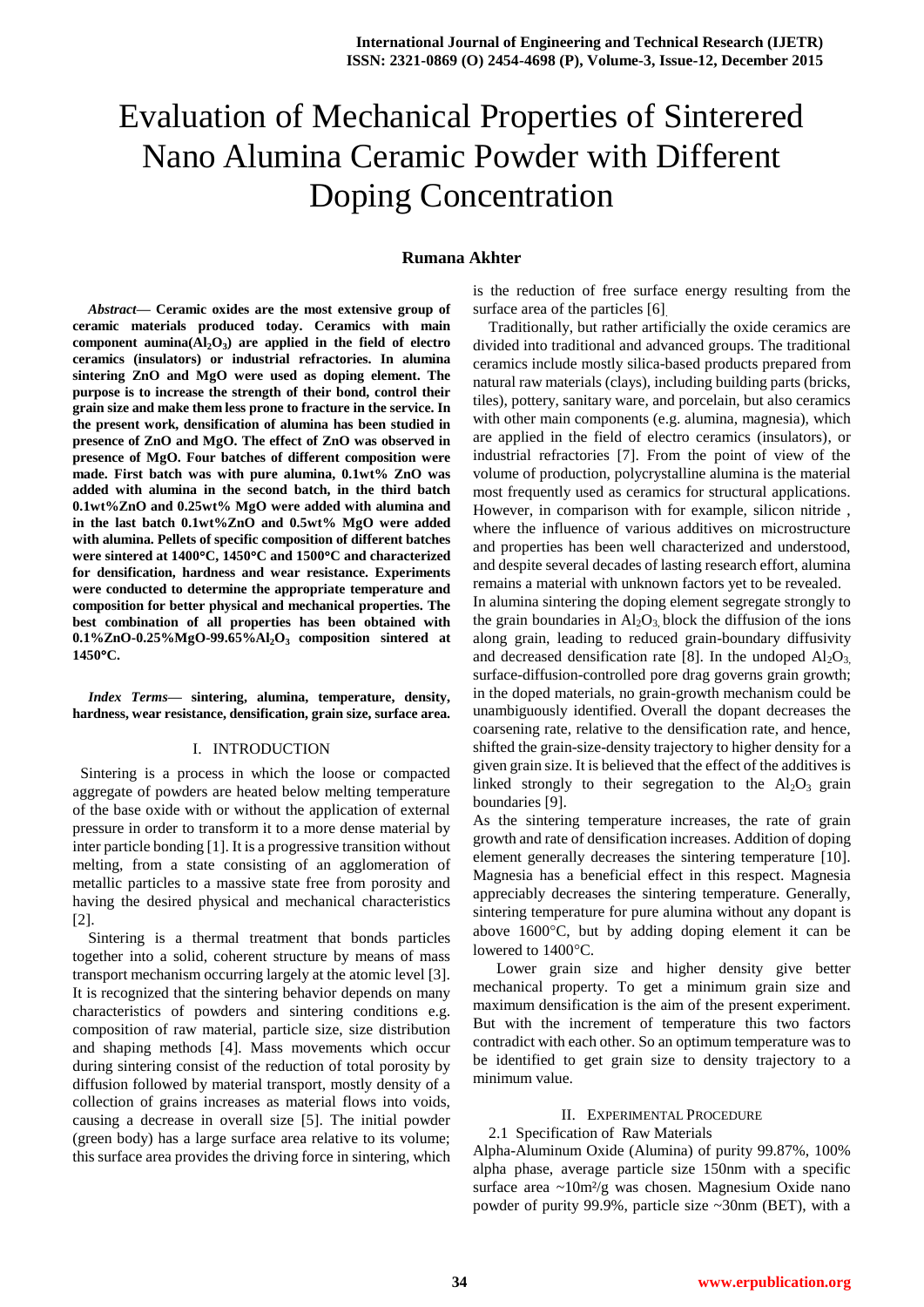# **Evaluation of Mechanical Properties of Sinterered Nano Alumina Ceramic Powder with Different Doping Concentration**

specific surface area  $>50$  m<sup>2</sup>/g was selected for the experiment. Zinc Oxide nano powder of purity 99.7%, average particle size 30nm with a specific surface area ~35 m²/g was selected for the experiment.

#### 2.2 Batch Preparation

For the preparation of the slurry an appropriate amount of alumina, magnesia and zinc oxide was weighed out by using an electronic balance. Four Batches of samples were prepared with the following composition shown in Table1.

Table1: Composition of different Batches

| Batch | Composition                                             |
|-------|---------------------------------------------------------|
|       | Pure $Al_2O_3$                                          |
|       | $0.1\%$ ZnO-99.9%Al <sub>2</sub> O <sub>3</sub>         |
|       | 0.1%ZnO-0.25%MgO-99.65%Al <sub>2</sub> O <sub>3</sub>   |
|       | $0.1\%$ ZnO-0.5%MgO-99.4%Al <sub>2</sub> O <sub>3</sub> |

## 2.3 Mixing

The weighed amount of one batch was taken into a clean pot containing zirconia ball. Then sufficient amount of acetone was added to it, which acts as milling media. The height of acetone in the pot was at least twice than the height of powder or more. Then the pot was subjected to milling action for about 18 to 20 hours. The milling was carried out in a locally made milling machine consisting of a motor and two shafts. The motor speed was 900 rpm and by using variable diameter pulleys around 150 rpm speed was produced in the shafts. The milling was carried out approximately at 150 rpm for about 18 to 20 hours. After milling the pot was taken out and the slurry was extracted from the zirconia balls by means of a sieve. Then this slurry was dried in the oven at a temperature  $120^{\circ}$ C for 24 hours. After drying few drops of polyvinyl alcohol were added as binder according to the amount of powder. Then the powder was dried for more 20 minutes.

## 2.4 Cold Pressing

The required amount of powder for desired thickness was weighed for making ceramic cutting tools. This weighed powder was taken in a 13mm diameter die. After assembling it was taken under pressure block. Then pressure was applied on the powder for compaction. The amount of applied pressure was 2.0-2.20 ton for each sample. After 2 minutes pressure was released by releasing pressure valve. Slight backpressure was also applied for removing sample from die. Then the sample was kept on the foil paper.

## 2.5 Drying

The green samples were dried at a temperature of about  $100-110$ <sup>o</sup>C for 24 hours in a dryer and stored in a cool dry place.

# 2.6 Sintering

Dried samples were sintered at different sintering temperatures in an electrically heated furnace. Single stage sintering was performed. First the samples were slowly heated at the rate of  $3^{\circ}$ C/min to  $500^{\circ}$ C; hold there for about 1 hour for removing binder and other volatile matter. The polyvinyl alcohol that was used as binder will be completely removed from the samples. During this period it was taken care that the rising of temperature was slow enough to expel the entrapped gas from the product, so that no crack can form. Then samples were heated at the rate of  $15^{\circ}$ C/min to required sintering

temperature, hold at that temperature for 2 hours and then slowly cooled to room temperature. The temperatures used for sintering were1400 $\degree$ C, 1450 $\degree$ C and 1500 $\degree$ C for 2 hours.

## III. DETERMINATION OF PROPERTIES

The samples of all the four batches were subjected to hardness test. The %theoretical density and wear resistance were also measured. All the results of hardness test, wear rate and average percentage theoretical density were tabulated in Table2, Table3, and Table4.

## 3.1 Hardness Test

The hardness of the samples was measured by using Vickers micro hardness testing machine. The indentations were made on the specimens using 1kg load for 30 seconds. The diagonal of the indentations were measured in the SEM.

|  | Table 2: Measured Hardness of all batches sintered at |  |  |  |
|--|-------------------------------------------------------|--|--|--|
|  | different Temperature                                 |  |  |  |

| Sintering temperature<br>$(^{\circ}C)$ | <b>Batch</b>   | Vickers hardness<br>(GPa) |
|----------------------------------------|----------------|---------------------------|
|                                        |                | 14.01                     |
|                                        | 2              | 16.43                     |
| 1400                                   | 3              | 17.41                     |
|                                        | 4              | 17.97                     |
|                                        |                | 16.4                      |
|                                        | 2              | 17.58                     |
| 1450                                   | 3              | 18.29                     |
|                                        | $\overline{4}$ | 19.15                     |
|                                        |                | 19.29                     |
|                                        | 2              | 20.57                     |
| 1500                                   | 3              | 21.34                     |
|                                        | 4              | 20.32                     |



Figure1: Composition versus Hardness at different Temperature

From Figure1 a gradual increase in hardness with increase in sintering temperature was observed for MgO and ZnO stabilized alumina in the temperature range  $1400^{\circ}$ C to 1500°C. Maximum value of Vickers' hardness was obtained for  $0.1\%$ ZnO-0.25%MgO-99.65%Al<sub>2</sub>O<sub>3</sub> composition sintered at 1500°C.

## 3.2 Wear Resistance Measurement

In this project to measure wear property pin on disc method has been used. Wear of samples were measured by using them to operate on the moving discs in the wear testing machine. The discs used were made of hardened steel. The speed of the disc was 1100rpm for each operation. Test time was 30 minutes.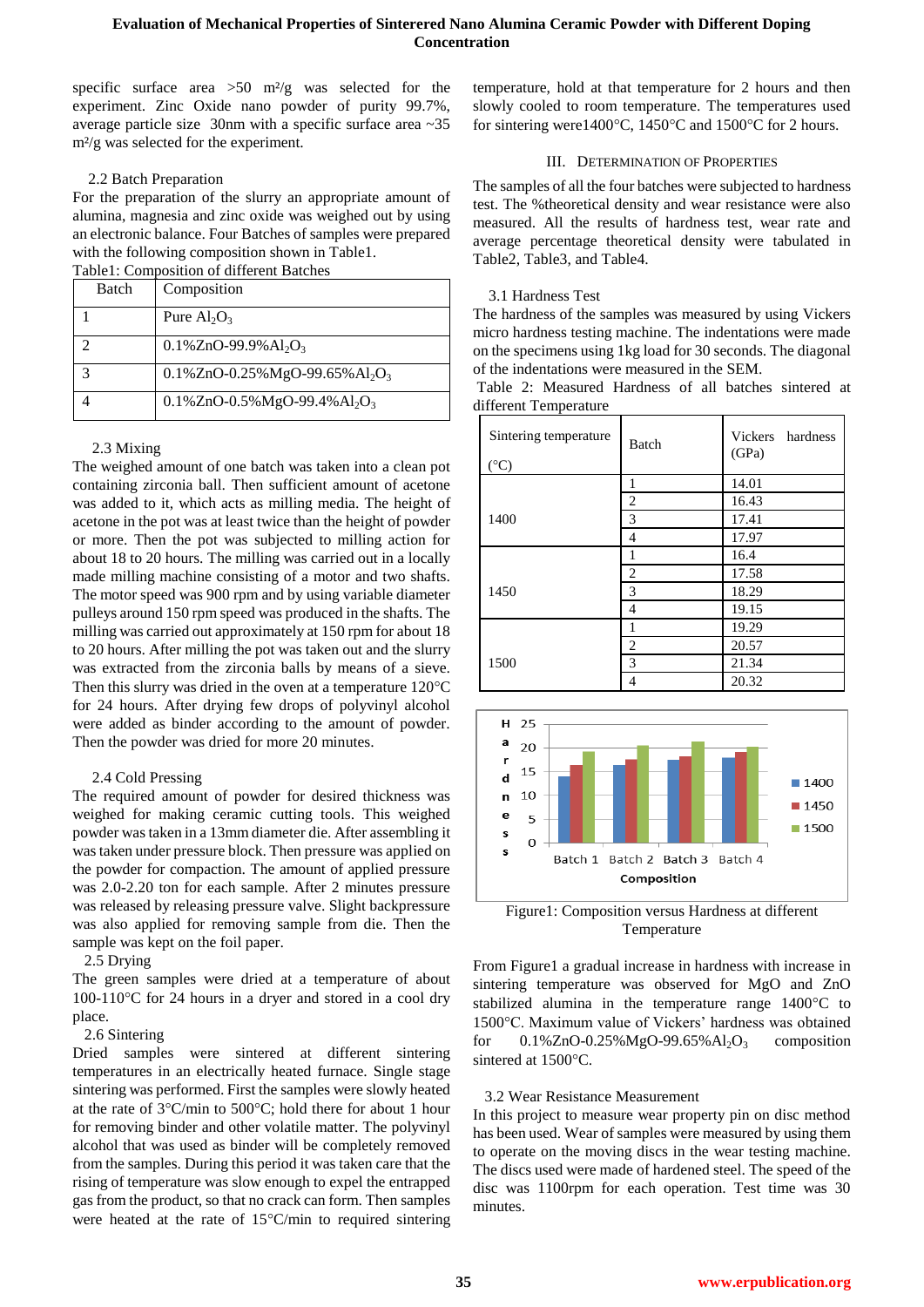#### **International Journal of Engineering and Technical Research (IJETR) ISSN: 2321-0869 (O) 2454-4698 (P), Volume-3, Issue-12, December 2015**

| Sintering temperature | Batch | Weight<br>loss<br>per<br>minute |  |  |  |  |
|-----------------------|-------|---------------------------------|--|--|--|--|
| $({}^{\circ}C)$       |       | (gm/min)                        |  |  |  |  |
|                       | 1     | $1.89\times10^{-4}$             |  |  |  |  |
|                       | 2     | $1.76 \times 10^{-4}$           |  |  |  |  |
| 1400                  | 3     | $1.63\times10^{-4}$             |  |  |  |  |
|                       | 4     | $1.48\times10^{-4}$             |  |  |  |  |
|                       | 1     | $1.39\times10^{-4}$             |  |  |  |  |
|                       | 2     | $1.32\times10^{-4}$             |  |  |  |  |
| 1450                  | 3     | $1.15\times10^{-4}$             |  |  |  |  |
|                       | 4     | $0.66\times10^{-4}$             |  |  |  |  |
|                       | 1     | $1.46\times10^{-4}$             |  |  |  |  |
|                       | 2     | $1.38\times10^{-4}$             |  |  |  |  |
| 1500                  | 3     | $1.21 \times 10^{-4}$           |  |  |  |  |
|                       | 4     | $0.75 \times 10^{-4}$           |  |  |  |  |

Table 3: Measured Weight Loss of all batches sintered at different Temperature



Figure2: Composition versus Wear Rate at different Temperature

From Figure2 it can be seen that for all compositions with increase in sintering temperature wear rate gradually decrease upto 1450°C but then slightly increased at 1500°C. Minimum wear rate was observed for the composition 0.1%ZnO-0.5%MgO-99.4%Al<sub>2</sub>O<sub>3</sub> sintered at 1450°C.

## 3.3 Density Measurement

The % theoretical density (%TD) for all samples of all the four batches was measured.

|  | Table 4: Measured %Theoretical Density of all batches |  |  |
|--|-------------------------------------------------------|--|--|
|  | sintered at different Temperature                     |  |  |

| Sintering<br>temperature | <b>Batch</b> | % Theoretical density<br>$(\%TD)$ |
|--------------------------|--------------|-----------------------------------|
| $({}^{\circ}C)$          |              |                                   |
|                          | 1            | 90.41                             |
|                          | 2            | 91.35                             |
| 1400                     | 3            | 92.68                             |
|                          | 4            | 92.71                             |
|                          |              | 91.9                              |
|                          | 2            | 92.41                             |
| 1450                     | 3            | 92                                |
|                          | 4            | 92.34                             |
|                          | 1            | 90                                |
|                          | 2            | 92.27                             |
| 1500                     | 3            | 92.39                             |
|                          | 4            | 92.24                             |



Figure3: Composition versus % theoretical density at different Temperature

From Figure3 it can be seen that for all compositions sintered at  $1400^{\circ}$ C, with increase in sintering temperature density gradually increases. It is also evident from the chart that if MgO percentage increases, density also increases but with MgO addition and with increasing temperatures simultaneously density decreases. The maximum percentage of theoretical density was found for the alumina ceramic having composition of  $0.1\%$ ZnO-0.5%MgO-99.4%Al<sub>2</sub>O<sub>3</sub> sintered at 1400°C. But in the case of  $0.1\%$ ZnO-0.25%MgO-99.65%Al<sub>2</sub>O<sub>3</sub> ceramic %theoretical density is high at  $1400^{\circ}$ C then density decreases at  $1450^{\circ}$ C and then increases at  $1500^{\circ}$ C.

# IV. CONCLUSION

From the present work the following conclusion can be drawn:

- The hardness of both ZnO and MgO doped alumina ceramic increases consistently with increasing sintering temperature. Higher percentage of doping concentration retards the grain growth of  $Al_2O_3$  and can provide the pinning effect. The maximum Vickers' hardness value was obtained for  $0.1\%$ ZnO-0.25%MgO-99.65%Al<sub>2</sub>O<sub>3</sub> composition sintered at 1500°C.
- For all compositions with increase in sintering temperature wear rate gradually decrease up to 1450 $\degree$ C but then slightly increase at 1500 $\degree$ C. The minimum wear rate was shown by  $0.1\%$ ZnO-0.5%MgO-99.4%Al<sub>2</sub>O<sub>3</sub> sintered at  $1450^{\circ}$ C.
- With increasing sintering temperature and higher MgO and ZnO content high degree of densification has been achieved. The %theoretical density has gradually increased for alumina ceramic having composition of  $0.1\%$ ZnO-99.9% $Al_2O_3$  and Pure  $Al_2O_3$  up to 1450 $\degree$ C and then decreased slightly at 1500 $\degree$ C due to grain boundary coarsening at high temperature.
- In the case of  $0.1\%$ ZnO-0.5%MgO-99.4%Al<sub>2</sub>O<sub>3</sub> ceramic the %theoretical density is high at 1400 $\degree$ C, then decreases up to 1500 $\degree$ C where MgO content increases up to 0.5%. So composition 0.1%ZnO-0.25%MgO-99.65%Al<sub>2</sub>O<sub>3</sub> sintered